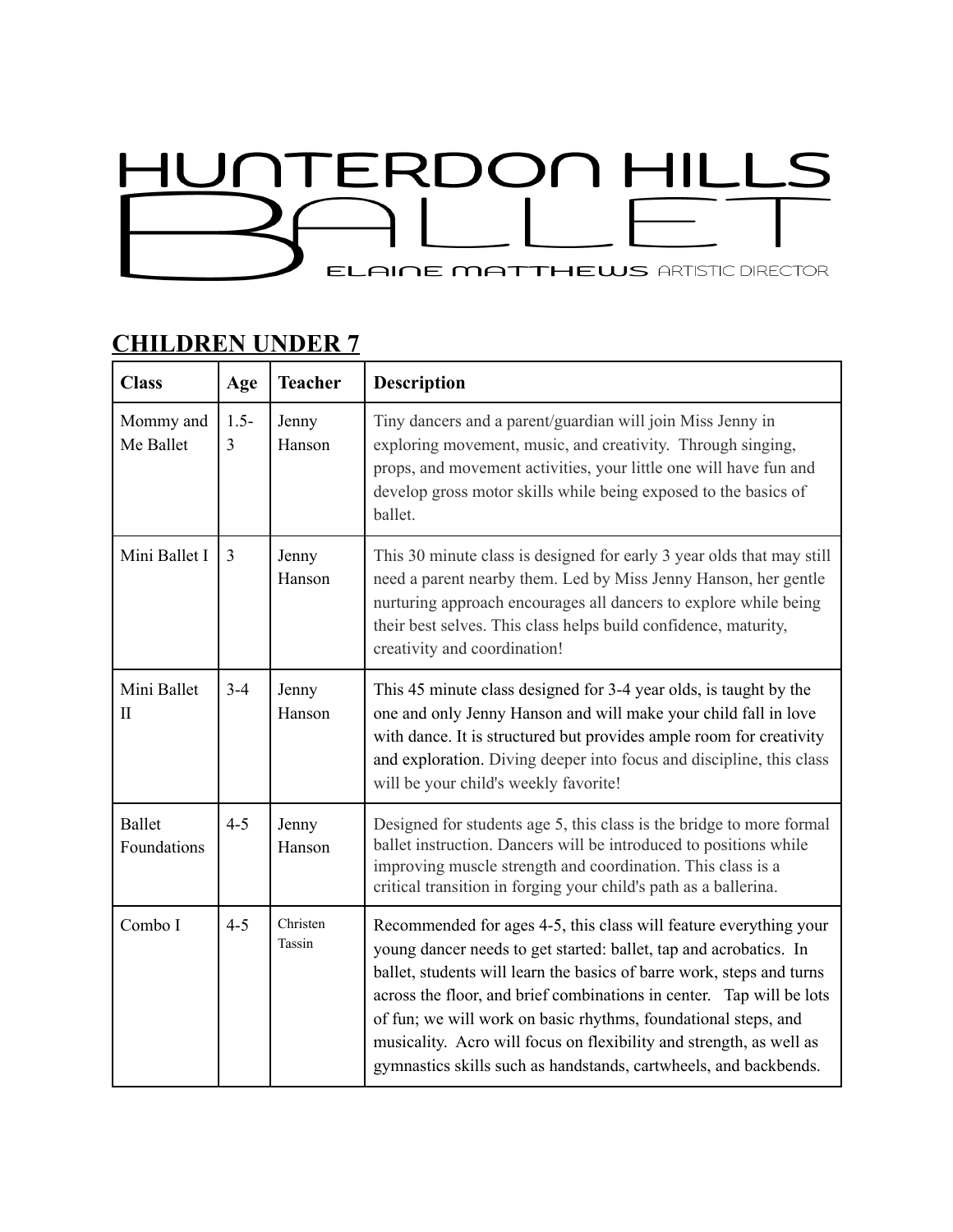| Combo II           | $5 - 6$ | <b>Christen</b><br>Tassin | Designed for students ages 5-6 years old. Combo II Class will<br>feature everything your young dancer needs: ballet, tap and<br>acrobatics. In ballet, students will learn the basics of barre work,<br>steps and turns across the floor, and brief combinations in center.<br>Tap will be lots of fun; we'll work up to steps such as maxifords<br>and railroad time steps. Acro will focus on flexibility and strength,<br>as well as gymnastics skills such as handstands, cartwheels, and<br>backbends. |
|--------------------|---------|---------------------------|-------------------------------------------------------------------------------------------------------------------------------------------------------------------------------------------------------------------------------------------------------------------------------------------------------------------------------------------------------------------------------------------------------------------------------------------------------------------------------------------------------------|
| <b>PT I Ballet</b> | $6 - 7$ | Jes Sims                  | Designed for students ages 6-7, your child is now ready for a more<br>formal ballet class. Dancers will work to get a firm understanding<br>of positions while improving muscle strength and coordination.<br>This class is a critical transition in forging your child's path as a<br>dancer! Taught by Jessica Sims.                                                                                                                                                                                      |

## **PRO TRACK PACKAGES**

| <b>Level</b> | Age         | Price/<br><b>Hours</b> | <b>Description</b>                                                                                                                                                                                                                                                                                                                                                                                                                                                |
|--------------|-------------|------------------------|-------------------------------------------------------------------------------------------------------------------------------------------------------------------------------------------------------------------------------------------------------------------------------------------------------------------------------------------------------------------------------------------------------------------------------------------------------------------|
| PT I         | $6 - 7$     |                        | Students are offered both a COMBO class and a Ballet Class.<br>This package is perfect for dancers that like to dance and want to<br>come for more than 1 hour per week.                                                                                                                                                                                                                                                                                          |
| PT II        | $8-9$       |                        | For the serious young dancer or for someone who just really likes<br>to dance, typically ages 8 and 9, this program offers up to 4 hours<br>of training per week. The offered classes will consist of 2 ballet<br>classes, a broadway class and a contemporary class.                                                                                                                                                                                             |
| PT III       | $10-$<br>13 |                        | The classes offered to this group at the Pro Track III level are<br>crucial to the development of the dancer. At the unbeatable price<br>of \$345 a month for 12.5 hours, it includes all<br>curriculums(ballet, stretch/strength, broadway, contemporary and<br>pointe) and faculty!                                                                                                                                                                             |
| PT IV        | 13 &<br>up  |                        | Offering 19 hours of training per week, this program will take<br>any dancer to the next level. At the unbeatable price of \$405 per<br>month, each dancer will have a daily stretch/strength class, a<br>ballet class, and all of the dance curriculums offered at HHB. Pro<br>Track IV will now be offered electives on Friday including:<br>Broadway, Modern, Hip Hop and Tap. There will also be<br>additional targeted training on Tuesdays, Wednesdays, and |